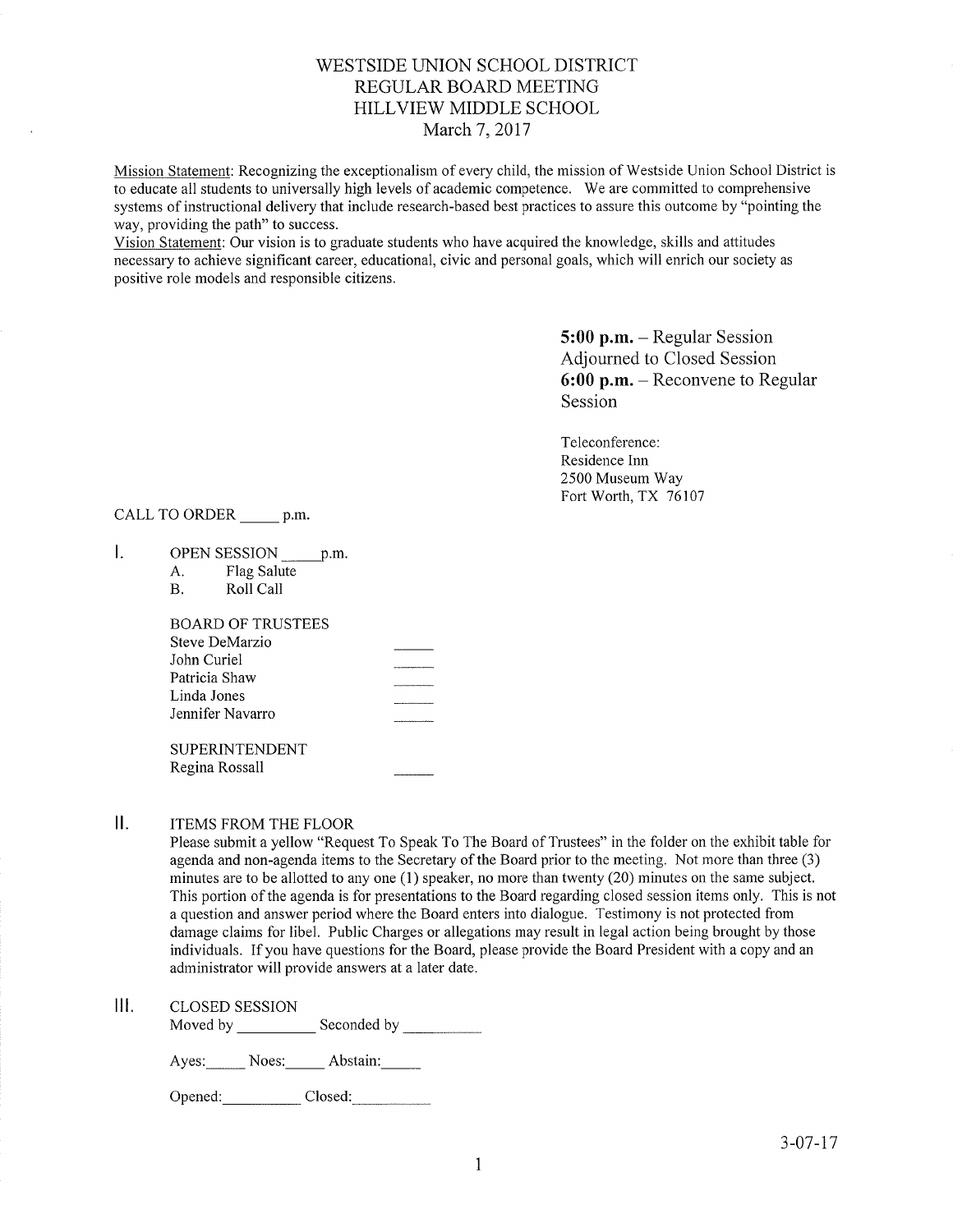- a. Conference with Labor Negotiators (Gov't. Code \$54957.6)
- b. Existing/Anticipated/Pending Litigation (Gov't Code \$54956.9)
- c. Conference with Real Property Negotiator
- d. Public Employee Discipline/Dismissal/Release/Appointment (Gov't Code §54957)<br>1. Non Reelects Temporary/Probationary Certificated Employees<br>2. Administrator Release and Reassignments
	-
	-
- e. Pupil Personnel (Ed Code 35146 and 48918) 3 Cases
- IV RECONVENE TO OPEN SESSION AT p.m.
- V. REPORT OF CLOSED SESSION ACTION
- VI PRESENTATIONS
	- A. Site Presentations and Employee Recognitions
		- . Quartz Hill
		- . Valley View
	-
	- B. Survey<br>C. 2<sup>nd</sup> Interim Report

### HEARING SESSION/STAFF REPORTS vil

- A. Board Comments
- B. Staff Reports
	- 1. Assistant Superintendent Administrative Services
	- 2. Assistant Superintendent Educational Services
		- California Department of Education Dashboard
	- 3. Deputy Superintendent
	- 4. Superintendent

## VIII. PERSoNALAPPEARANCES

- A. Westside Union Teachers Association Representatives
- B. Califomia School Employees Association Representatives
- C. Parent Teacher Association Representatives
- D. West Antelope Valley Educational Foundation Representatives
- $IX.$ ITEMS FROM THE FLOOR

Please submit a yellow "Request To Speak To The Board of Trustees" in the folder on the exhibit table for agenda and non-agenda items to the Secretary of the Board prior to the meeting. Not more than three (3) minutes are to be allotted to any one (l) speaker, no more than twenty (20) minutes on the same subject. This is not a question and answer period where the Board enters into dialogue. Testimony is not protected from damage claims for libel. Public Charges or allegations may result in legal action being brought by those individuals. If you have questions for the Board, please provide the Board President with a copy and an administrator will provide answers at a later date.

### X PUBLIC HEARING None

### BUSINESS SESSION XI

- A. Organizational/Governance
	- 1. Agenda

Iteml

Seconded by Moved by Goal #<br> $\text{Item 1}$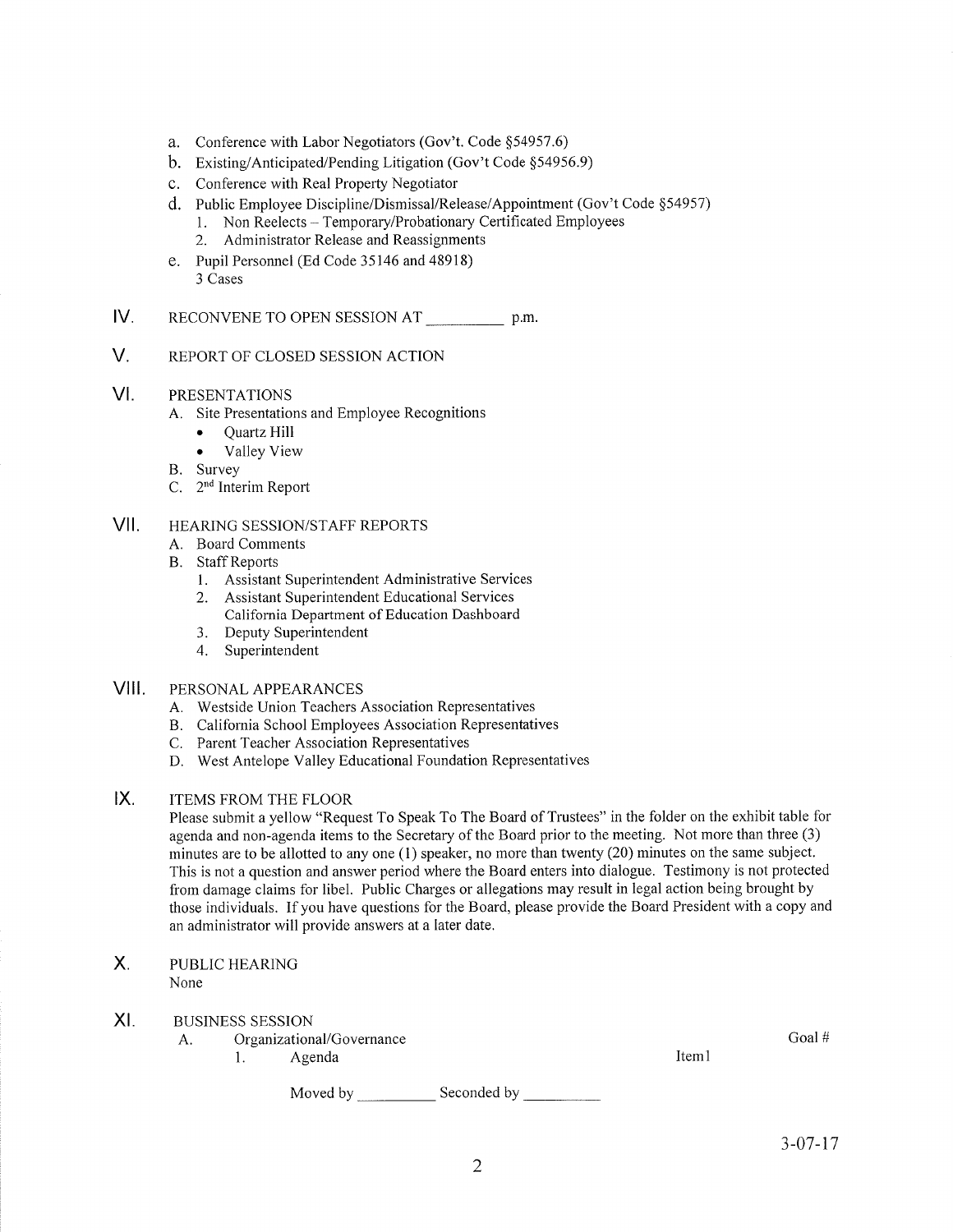To approve the Agenda of the Regular Meeting of March 7, 2017

Ayes: Noes: Abstain:

Actions proposed for the Consent Calendar, are items with adopted policies and approved practices of the District and are deemed routine in nature. They will be acted upon in one motion, without discussions, unless members of the Board request an item's removal. The item will then be removed from the motion to approve and after the approval of the consent agenda the item(s) will be heard.

- Consent 2
	- a. Minutes of the Regular Meeting on February 21,2017
	- b. Fundraising Authorization
	- c. Overnight Field Trip Houston, Texas d. Personnel Report
	-
	- e. Purchase Orders
	- f. Consultant/Contract Schedule
	- C. Conference/Workshop Schedule h. Survey
	-

Moved by Seconded by Seconded by

Approval of the Consent Items as presented.

Ayes: Noes: Abstain:

3. Board Bylaws

- BB 9300, Governance
- BB 9310, Policy Manual
- BB/AR 9311, Board Policies
- BB 9312, Board Bylaws
- BB 9313, Administrative Regulations
- BB 9314, Suspension of Policies, Bylaws, Administrative Regulations

Moved by \_\_\_\_\_\_\_\_\_\_\_\_ Seconded by \_

Approval of the second and final reading of Board Bylaws and Administrative Regulation

Ayes: Noes: Abstain:

- 4. Discussion Item
	- . Board Governance

Item 4

Item 3

Items 2a -2h

Goal #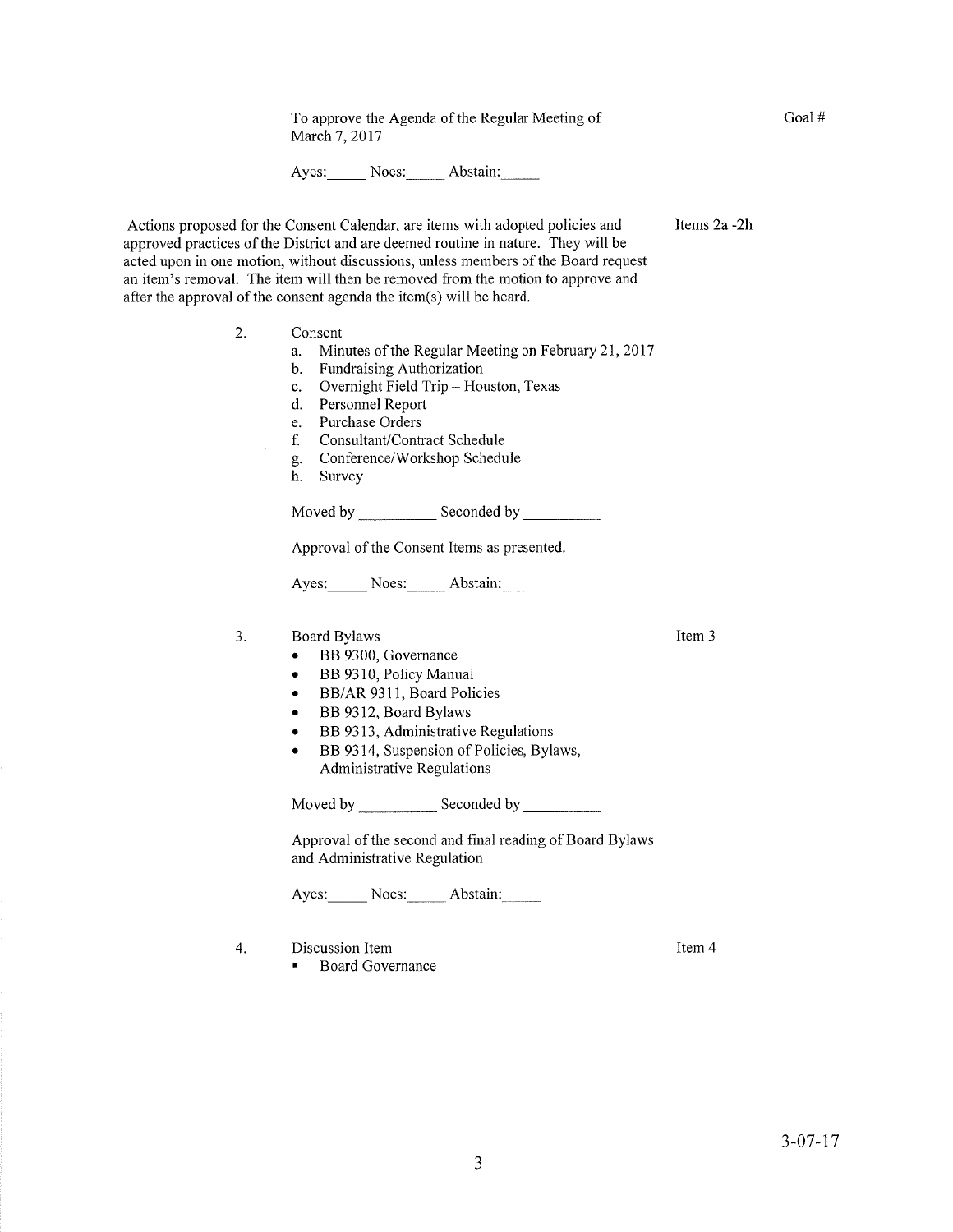| <b>B.</b> | <b>Educational Services</b>                                    |                                                         |        | Goal# |
|-----------|----------------------------------------------------------------|---------------------------------------------------------|--------|-------|
|           | 5.                                                             | Revised Board Policies and Administrative Regulations:  | Item 5 |       |
|           | ٠<br>BP/AR 5145.7, Sexual Harassment<br>٠                      | BP/AR 5145.3, Nondiscrimination/Harassment              |        |       |
|           |                                                                |                                                         |        |       |
|           | Board Policies and Administrative Regulations                  | Approval of the second and final reading of the Revised |        |       |
|           | Ayes: Noes: Abstain:                                           |                                                         |        |       |
|           | 6.<br>Consolidated Application, Winter Submission              |                                                         | Item 6 |       |
|           |                                                                |                                                         |        |       |
|           | Approval of the Consolidated Application, Winter<br>Submission |                                                         |        |       |
|           | Ayes: Noes: Abstain:                                           |                                                         |        |       |
|           | 7.<br>Site Plans:<br>Sundown Elementary<br>٠                   |                                                         | Item 7 |       |
|           | Rancho Vista Elementary<br>٠                                   |                                                         |        |       |
|           |                                                                |                                                         |        |       |
|           | Approval of Site Plans                                         |                                                         |        |       |
|           | Ayes: Noes: Abstain:                                           |                                                         |        |       |
| C.        | Personnel                                                      |                                                         |        |       |
|           | Resolution 17-17, Retirement of Janice Costello<br>8.          |                                                         | Item 8 | 1c    |
|           | Moved by Seconded by Seconder                                  |                                                         |        |       |
|           | Costello                                                       | Approval of Resolution 17-17, Retirement of Janice      |        |       |
|           | Ayes: Noes: Abstain:                                           |                                                         |        |       |
| D.        | <b>Business</b>                                                |                                                         |        |       |
|           | 2 <sup>nd</sup> Interim Report<br>9.                           |                                                         | Item 9 | 5h    |
|           |                                                                |                                                         |        |       |

Approval of the 2nd Interim Report

 $\sim 10^{-1}$ 

Ayes: Noes: Abstain: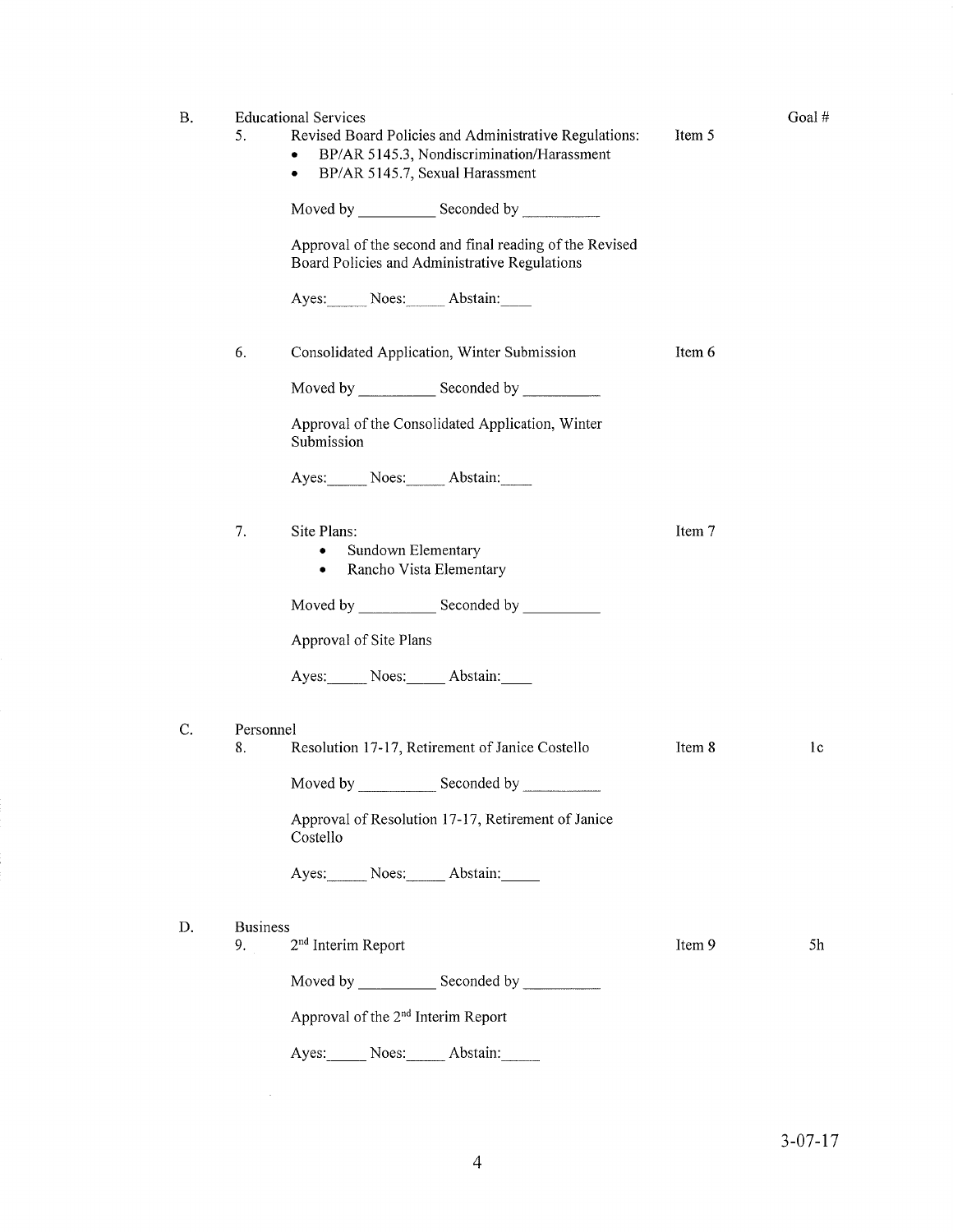## XII. INFORMATION SESSION

- A. Items From The Floor Continued
- B. Dates to Remember:
	- l. Regular Meeting on March 21,2011
	- 2. Regular Meeting on April 4, 2017
- XIII. NEW BUSINESS Future Board Meeting Items
- XIV. CLOSED SESSION - Continued
- XV. RECONVENE TO OPEN SESSION at p.m
- XVI. REPORT OF CLOSED SESSION ACTION

## XVII. ADJOURNMENT

There being no further business to come before the Board at the regular meeting of March 7, 2017, is adjourned at p.m. by the Board President.

In compliance with the Americans with Disabilities Act, if you need special assjstance to access the Board meeting room or to otherwise participate at this meeting, including auxiliary aids or services, please contact Tonya Williams at (661) 722-0716. Notification at least 48 hours prior to the meeting will enable the District to make reasonable arrangements to ensure accessibility to the Board meeting room.

Any writings or documents that are public records and are provided to a majority of the governing board regarding an open session item on this agenda will be made available for public inspection on the District Web Site, www.westside.k12.ca.us or in the District Office located at 41914 50<sup>th</sup> St. West, Quartz Hill, CA 93536 during normal business hours  $(8:00$  a.m.  $-4:00$  p.m.).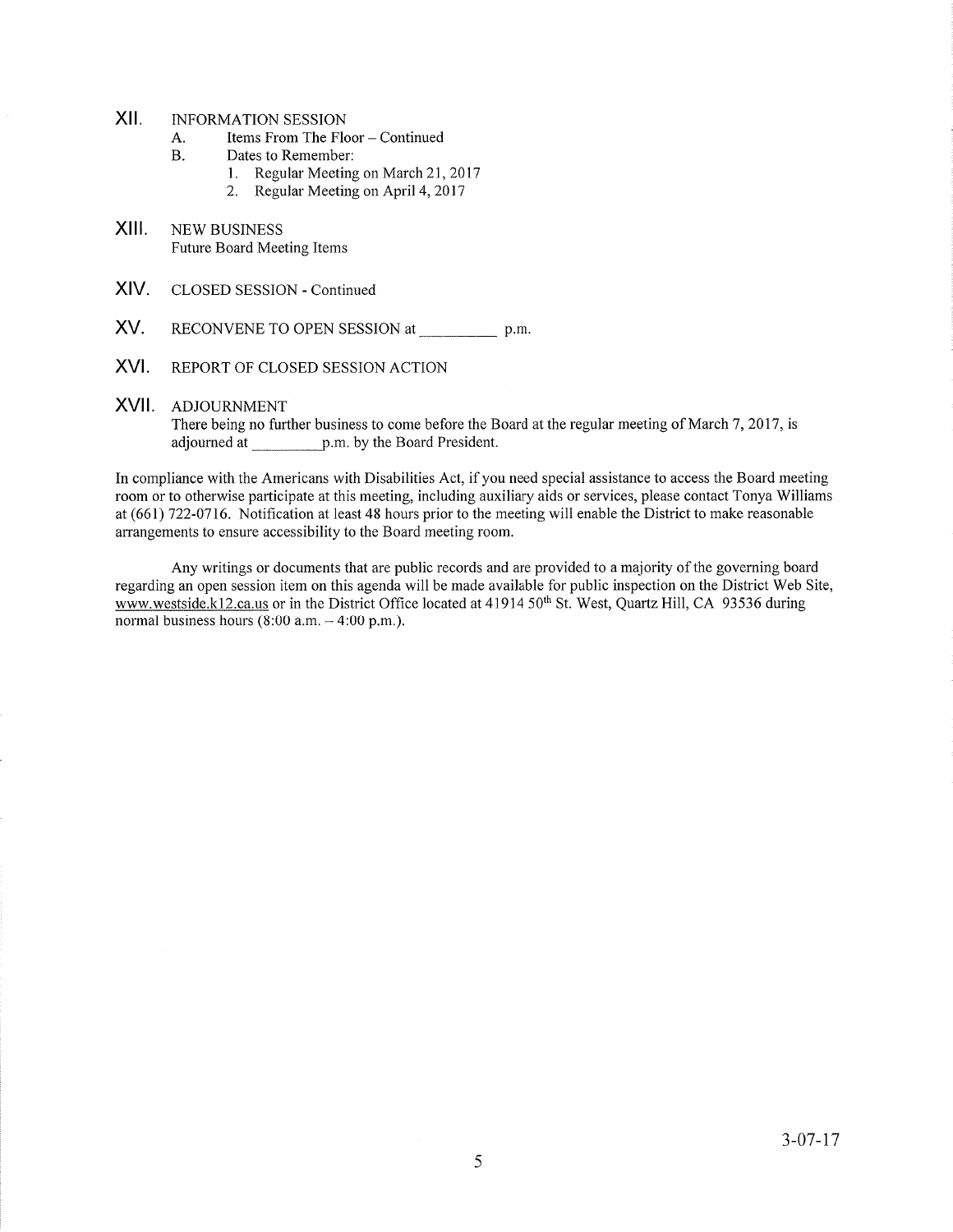# Core Beliefs and Board Goals 2016-2017

The District uses data to create a learning-oriented culture for both staff and students which defines success in terms of improvement and progress.

### I WE BELIEVE THAT OUR TEACHERS AND STAFF ARE OUR MOST VALUABLE ASSETS AND RESOURCES

- èp A. Revenues will be placed in a separate account to pay for long term postemployment benefits
	- \* Annual Reþort by Business Services

## 2. WE OPERATE WITH TRANSPARENCY, TRUST AND INTEGRITY, GOVERNING IN A DIGNIFIED, PROFESSIONAL MANNER, TREATING EVERYONE WITH CIVILITY AND RESPECT

### J WE ARE ABSOLUTELY COMMITTED TO PROVIDING A SAFE, DISTINGUISHED AND ENGAGING LEARNING ENVIRONMENT THAT ENSURES ALL STUDENTS LEARN TO THEIR HIGHEST POTENTIAL

- èp A. Build a capacity of board and district staff in developing and monitoring data related to goals and priorities
- B. A key concern and priority for this goveming board is improving the accuracy and consistency of grading which should measure what students know, as they play acrucial role in every aspect of student's academic lives and future lives as global citizens. Areas of concem are: 1) Grades reflect progressive and mastery of content. 2) They are predictable and understood by parents and third parties. 3) That non-academic factors are graded separately. 4) The system adopted is not overwhelming for teachers. èp
	- \* Annual Report by Educational Services

## WE ARE ABSOLUTELY COMMITTED TO PROVIDING THE NECESSARY FACILITIES TO MEET THE HOUSING AND EDUCATION NEEDS OF OUR CHANGING STUDENT POPULATION AND A VISION THAT PROMOTES AND SUPPORTS THEIR FUTURE 4.

- rãe A. Modernize Cottonwood Elementary School and receive an annual update to the District's Master Facilities Plan while exploring and securing options to finance the plan.
	- \* Annual Report by Business Services

بمدان